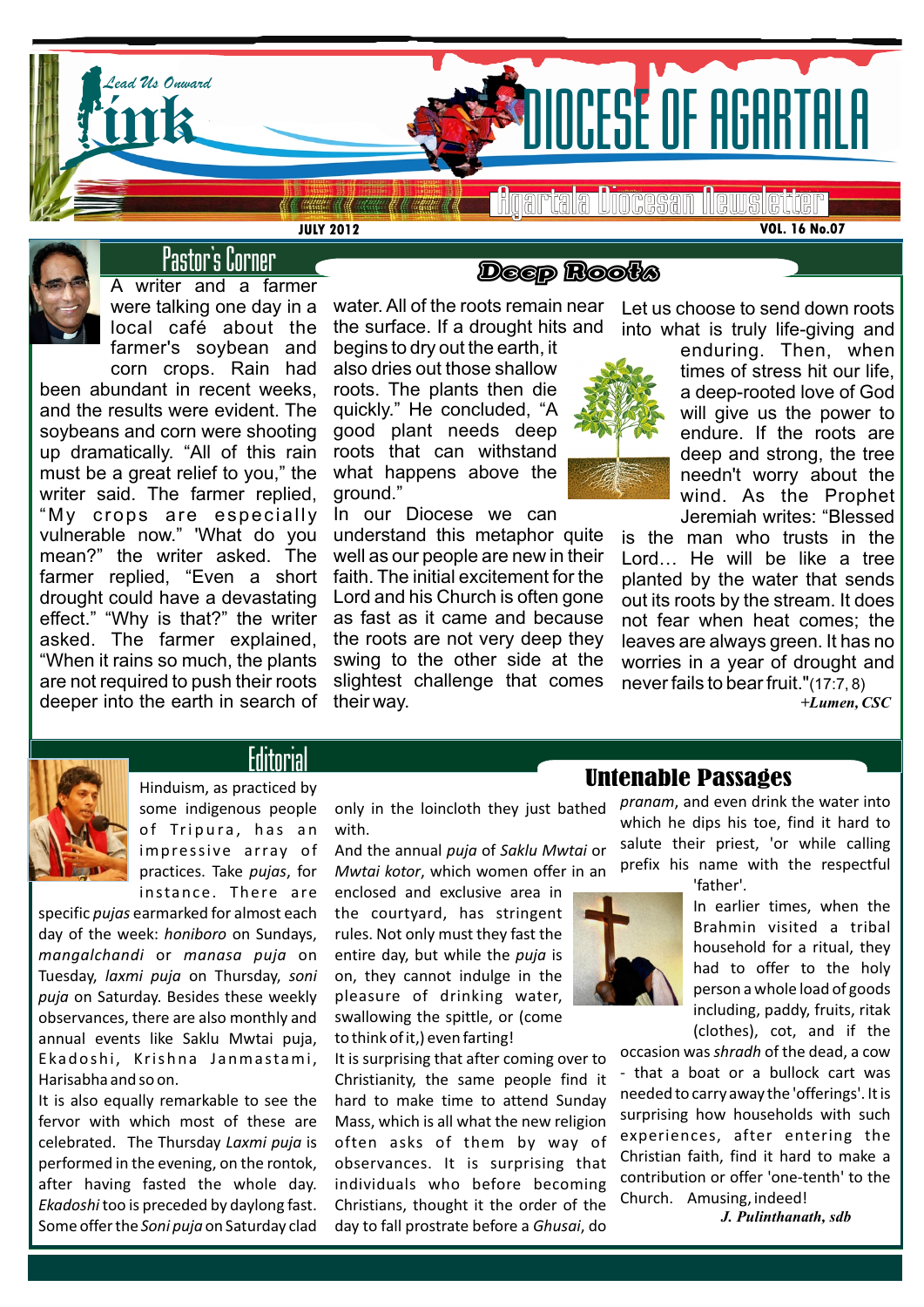**2**[2]

 $\overline{000}0$ 

### **Bodhjungnagar Parish**

### **Chapel Blessing:** May 15th stands as an important day for Saint Andre Parish,

Bodhjungnagar as Bishop Lumen Monteiro Blessed and inaugurated a Chapel at Pottapara. The entire parish of Saint Andre gathered together to witness and professes their faith

along with the local *mondoli*. It was a long cherished dream of the local *mondoli* to have a Chapel dedicated to St. Francis Xavier. Bishop Lumen called upon every Christian to be a living temple of God, and to be committed witnesses in the family and society. It was a Chapel build not only with cement and bricks but entire Parish Contributed their little might, through "shramdan". The young and old came together, through Maria sanghas, youth groups to be part of this celebration. Fr. K.J. Abraham the Provincial Superior thanked the local Community and Sisters. During the felicitation program a prayer book in Kokborok was released by Bishop Lumen along with the first Parish news letter. Every one joined in festive lunch. Thanks to the meticulous planning of Fr. Jilson, CSC and SABS and Holy Cross Sisters.

**Feast of Corpus Christi:** On Sunday  $10<sup>th</sup>$  June, the Feast of corpus Christi; the



first Holy Communicants were delighted to receive the Body and Blood of Jesus Christ, from the hands of his Lordship Bishop Lumen Monterio. During the Holy Eucharist presided over by Bishop, a new Parochial Administrator was installed in the person of Fr. Jilson Chollanal, CSC. After the Eucharist a felicitation programme was organized for Bishop, Fr. K. J. Abraham, CSC Provincial of Holy Cross Fathers and new parochial administrator, Fr. Jilson, CSC. It was also the feast day of SABS Sisters and rightly the celebrations came to an end with a festive agape at the SABS convent.

### **Ambassa Parish**

**The Day of Pentecost in Ambassa Parish***:* Age old good traditions are always kept up in the Church and continued in the future too. As per the tradition, Holy Spirit Church, Ambassa celebrates parish feast on the Day of Pentecost. This year we witnessed double celebrations which also doubled our joy. On the evening of 26<sup>th</sup> May



there was a colourful celebration o f 1 6<sup> $+$  h</sup> Episcopal ordination anniversar y of Most

Rev. Lumen Monteiro, CSC, our beloved bishop. There was an hour of adoration to thank the almighty followed by a short cultural programme. During the cultural programme Bp. Lumen Monteiro, CSC was felicitated and honored with traditional risha for his commendable service to the Diocese. Bishop Lumen in his speech expressed his gratitude to God for His providence and to the people for celebrating his Episcopal anniversary and praying for the Diocese.

On the following day  $27<sup>th</sup>$  May, Pentecost Sunday, the church feast was celebrated in grand manner. Large number of people had gathered for the celebration. At the start of Eucharistic celebration, presided over by Bishop, Fr. Joachim Kullu, SVD, explained to the people about mystery of the Holy Spirit, its fruits and the gifts. On this feast day, 73 prople received. At the end of the programme fellowship meal was served for every one present.

### *Fr. Nabin Lakra,SVD*

## **Nandannagar Quasi- Parish**

**Parish Retreat:** The Quasi parish of Don Bosco Nandannagar organized a



three-day Charismatic Retreat for the parishioners from 1-3 June. The Retreat, led by Fr. Joshi and Team from

sessions of preaching were interspersed *Rajendra Reang, Seminarian,* 

# News from the Parishes

with inspiring music led by Mr. Rajeev. On the last day of the Retreat, the large crowd that had gathered also got an opportunity to take part in the Sacrament of Reconciliation. *Fr. PJ, SDB*

### **Khumlwng Parish**

## **Merini Jatra/Rosary Procession**



Devotion to Mother Mary leads to faithfulness to Christ. Why we must develop devotion to Mother Mary, etc., were the messages given to huge crowd of hostellers and parishioners on the occasion of *Merini*

*Jatra*/Rosary procession to close the Marian month on  $27<sup>th</sup>$  May. The Rosary procession began at 4 in the evening at 4 places Khumtoya, Debrakami, Subomanipara (a non-catholic village) and Champaknagar simultaneously, symbolizing 4 mysteries of the Rosary leading to Khumlwng Church. Messages on devotion to Mother Mary and the importance of the Rosary in our families and life were delivered by different village leaders.

### *Fr. Arun Minj SVD*

### **More 'Milk' from Rubber Trees!!!**

Tripura is going to take over South India in its rubber cultivation. The soil is fertile and climate is conducive for rubber plantation. The majority of the inhabitants are going to 'harvest cash' from rubber cultivation. It is one of the important sources of income (besides going green). Along with our Bishop Lumen and Fr. George CSC we decided to plant rubber. Fr. Arun Minj SVD our Rector began demarking and clearing the land three months ago sacrificing home holidays. Seminarians accompanied the



Rector in clearing and p u t t i n g m a n u r e , sacrificing at least a week of games. We are happy that we

Gandacherra, offered the have planted 2,500 rubber saplings in our participants a wonderful property. We hope and pray that we will experience of the Lord. get plenty of milk from the rubber trees The well-animated and enhance our self-sufficiency. *Champaknagar*

*Chandrakant Parkhe, CSC*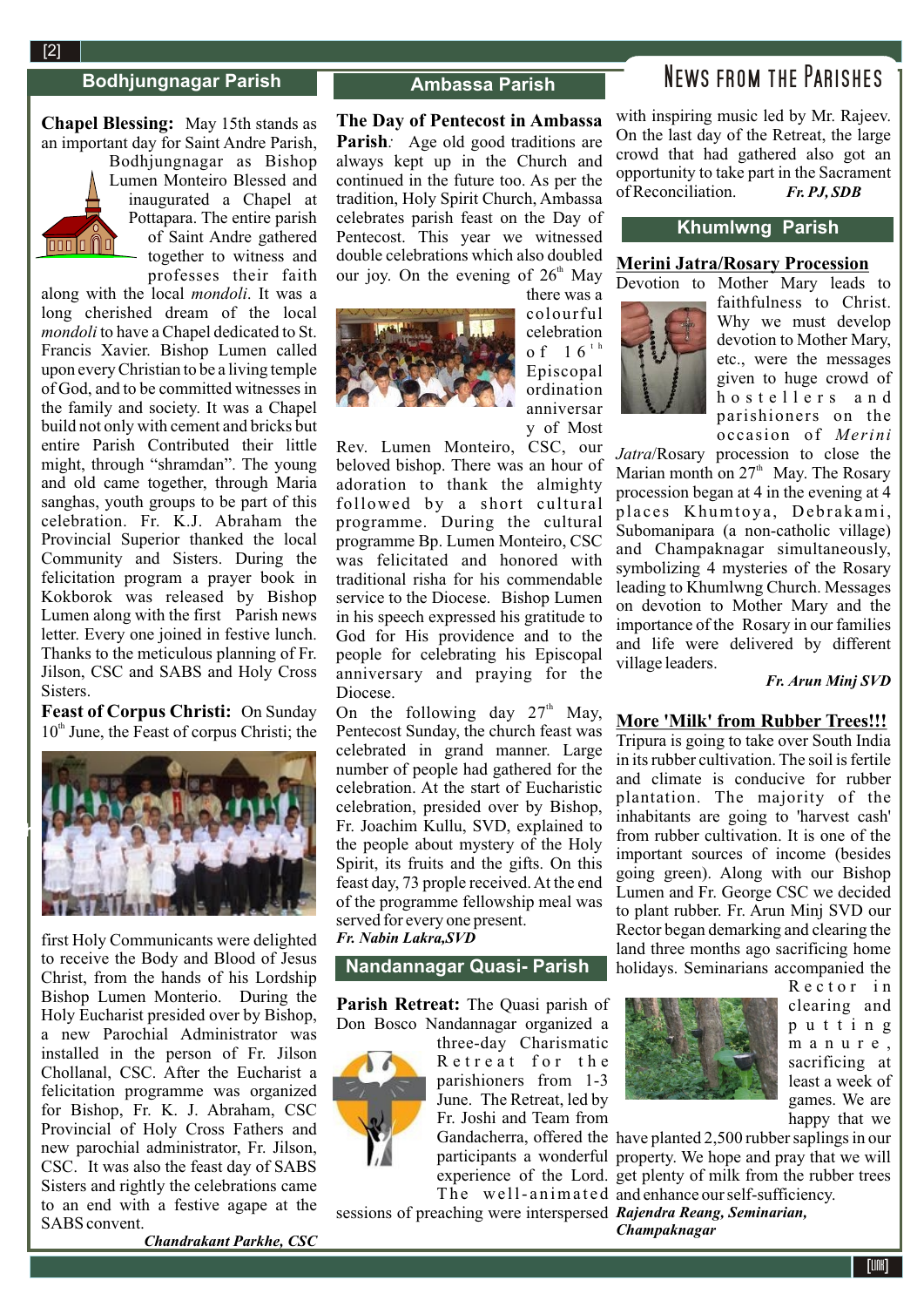## **Kathalcherra Parish**

**Youth Seminar**

Kathalcherra Catholic Youth came



together at the parish premises for o n e d a y seminar on S u n d a y , June 10. The seminar was

aimed at bringing the parish youth back under the banner KCYM (Kathalcherra Catholic Youth Moment) and making the moment active and vibrant. 'Role of Youth in the Family' being the theme of the day, the resource person emphasized on the responsible role of youth in bringing the family together through prayer, love & fellowship. Keeping the Holy Family as the Model, the youth resolved to strive for family unity & peace through constant sharing and forgiveness. The seminar was also an occasion for the members to be reminded about the guiding principles of KCYM and the role of office bearers at each mondoli. A tentative yearly program was approved during the Seminar. *Fr. Valerian Castelino, CSC*

# News from the JUST

**Health Awareness Program at**



**Bishramganj:** On  $2.5$ <sup>th</sup> May, JUST organized a Health awareness program on herbal remedies and safe

drinking water under IDEA project at Adavasi colony, Bishramganj. Sr. Grace was the facilitator of the program along with Mr. Vincent Debbarma, coordinator of the project. 36 participants attended the program. The sessions/topics included awareness on preventive healthcare, prevention of waterborne diseases and herbal remedies. Sr. Grace interacted with the people explaining the diseases caused by water and the remedies that can be used. All the people took active part in the program.

## *Vincent Debbarma*

**Peace Rally at Waimbuk:** A massive Peace Rally was conducted at Waimbuk village under Damchera R.D. Block, North Tripura. This Rally was conducted under Peace Project on 30th May. There were about 300 participants who took part in the Rally. Mr. Daniel Debbarma Project Manager of JUST represented the organization. The theme of the rally was "Give Peace a Chance". *Daniel Debbarma* 

# **Bible Seminar for North East**

### **Region**

"Your word is lamp for my feet, a light on my path" (Ps 119:105). Fr.



 $\widehat{\mathbb{P}(\mathbb{R}\mathbb{N})}$  Thomas Manjaly, Bible Secretary for N.E. Region organized a Bible Seminar for ł N.E. Region at Pastoral Centre,

Shillong from  $15<sup>th</sup>$  to  $17<sup>th</sup>$  May. There were about 30 participants from different Dioceses of North East. Fr. Nabin Lakra, SVD, Secretary for the Commission for Bible represented Agartala Diocese. "Ignorance of Bible is ignorance of Christ," said St. Jerome. During the Workshop more emphasis was given on daily reading of the Word of God carefully and personalization of it. Word of God can be used effectively for pastoral ministry, for which one needs to deepen his/her knowledge about the Scriptures. At present there is fervent need for training of Lectors, because the Word of God must be proclaimed effectively and make it come alive and active. *Fr. Nabin Lakra, SVD, Secretary*

### **Bethany Sisters in Northeast clock Gold**

Bethany Sisters celebrated the Golden Jubilee of their presence in Northeast India at

> Guwahati on 28th May with a solemn Eucharisti c service a n d a felicitatio



n program. One of the pioneers was present for the jubilee celebrations.

Heeding to the urgent plea of Msgr George Breen CSC, the then Prefect Apostolic of Haflong Mother Macrina BS, the then Superior General of the Congregation braved to accept the mission in North East India. Filled with true missionary spirit the dauntless group of four took up a daring venture, almost a leap in the dark and reached Kolasib, Mizoram on 28 June 1962.

Assam which included most of the present North Eastern States including Mizoram, was economically and educationally underdeveloped and more significantly it was in turmoil.

The ministry begun by the pioneers in the field of education has grown and today there are 197 Sisters working all over Northeast and West Bengal in the fields of education, social work and medical care. Among them are 67 local sisters. They have 2 formation houses and 30

# News Briefs from the North East

#### communities.

The Congregation of Bethany Sisters known as the Sisters of the Little Flower of Bethany, was founded by late Msgr. Raymond Francis Camillus Mascarenhas, in Mangalore, in 1921. Bethany Sisters worldwide number around 1,350 and work in 24 States of India and a few countries abroad.

To mark the Golden Jubilee the Congregation has opened three missions: one in the Miao Diocese in Arunachal Pradesh, the second at Nalbari in Bongaigaon Diocese, and third at Khayenpur in the Diocese of Agartala, informed Sr Noeline BS, the Provincial Superior. *Source: CRI*

### **Fatima Sisters rejoice at Silver Year in Northeast**

The Sisters of Our Lady of Fatima expressed their gratitude to God on



completing 25 years in the Northeast on 29th February through a meaningful theme "In Symphony of

Gratitude, We Recommit Our Faith Journey".

The Sisters of Our Lady of Fatima popularly known as 'Fatima Sisters' with their headquarters in Pune, Maharashtra, made their first entry into the Northeast at the invitation of Rt. Rev. Robert Kerketta, the then Bishop of Tezpur. 29th February 2012, Rt. Rev. Robert Kerketa the emeritus Bishop of Tezpur together with Rt. Rev. Thomas Pulloppillil, the Bishop of Bongaigaon and few other priests concelebrated the meaningful Eucharist in the presence of the sisters and wellwishers.

Sr. Ventura Fernandes the Regional Superior while extending a word of welcome to all, exclaimed, "we are here this morning to say, 'Thank You God' for the past 25 years. Sr. Santan Nago the Superior General expressed her gratitude towards the Sisters as well as the Bishops and priests for their continued support.

The Fatima Sisters had their humble beginning in Bellary in 1893 and rose to its new life in Pune from 1951. Presently 430 in number, they carry out the mission of Christ through the two Provinces of Mumbai and Bangalore and one Region in Northeast. They have 80 houses in 13 States in 34 dioceses of India and abroad *Source: CRI, Sr. Luzan Pereira*